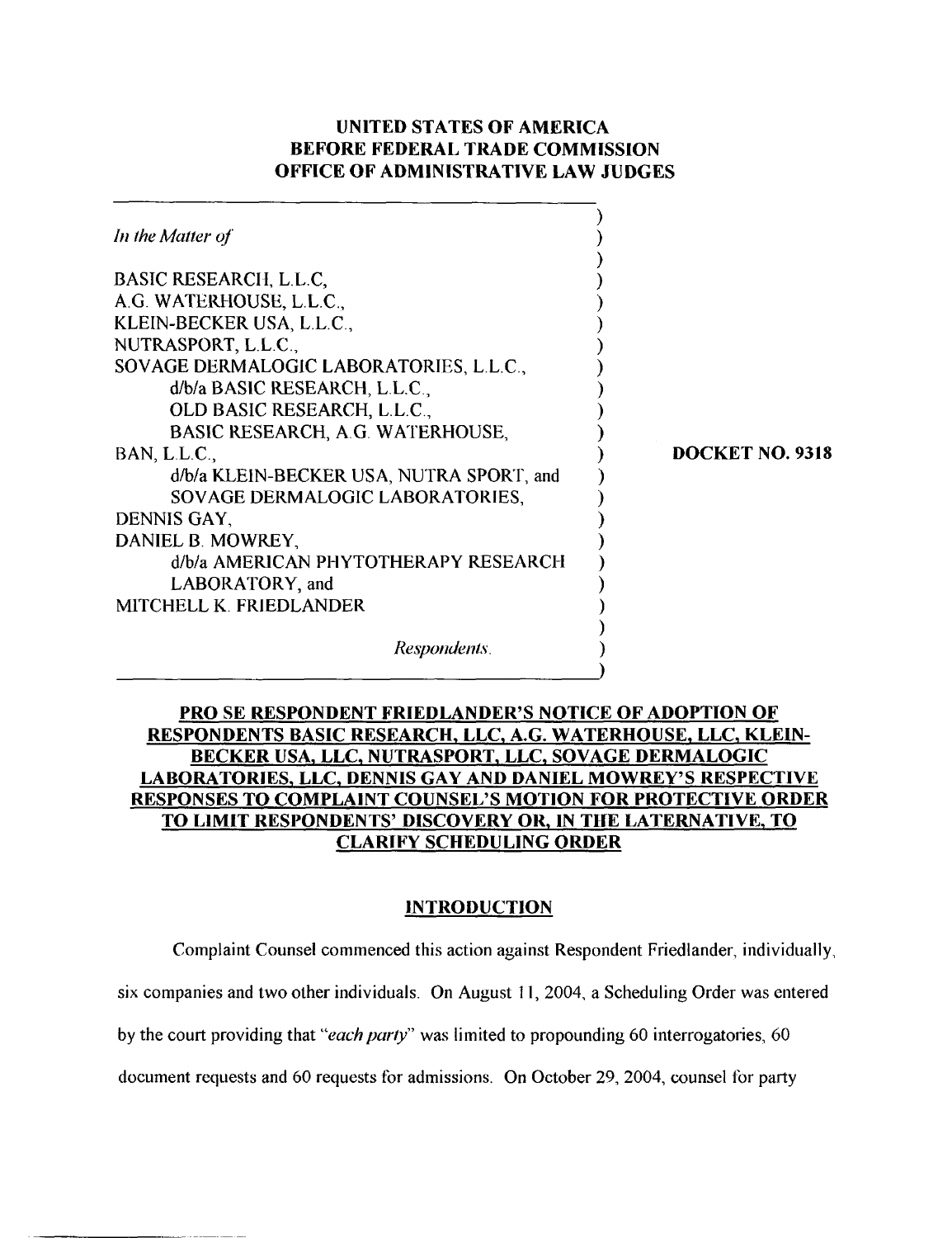Docket No. 93 18

Dennis Gay propounded 27 interrogatories, 11 document requests and 54 requests for admissions. Complaint Counsel, however, has refused to respond to any of the discovery requests and has instead asked that the court change its order to limit Respondents collectively to 60 of each type of discovery requests, rather than per party.

Because the position adopted by Complaint Counsel threatens to prejudice the rights of each party to this litigation, Respondent Fricdlander files this response. Respondent Friedlander adopts the arguments raised in corporate Respondents Notice of Adoption of Respondents Dennis Gay and Daniel Mowrey's Respective Responses to Complaint Counsel's Motion for Protective Order to Limit Respondents' Discovery or, in the Alternative, to Clarify Scheduling Order. Respondent Friedlander also adopts the arguments raised in Respondent Dennis Gay's Reply Memorandum in Opposition to Complaint Counsel's Motion for Protective Order to Limit Respondent's Discovery or, in the Alternative, to Clarify Scheduling Order. Finally, Respondent Friedlander also adopts the arguments raised in Respondent Daniel B. Mowrey's Response to Complaint Counsel's Motion for Protective Order to Limit Respondent's Discovery or, in the Alternative, to Clarify Scheduling Order. Accordingly, for the sake of brevity, the arguments made by those Respondents will not be repeated.

#### **CONCLUSlON**

For the arguments incorporated herein, it is respectfully submitted that Complaint Counsel's motion for a protective order should be denied.

 $\mathbf{z}$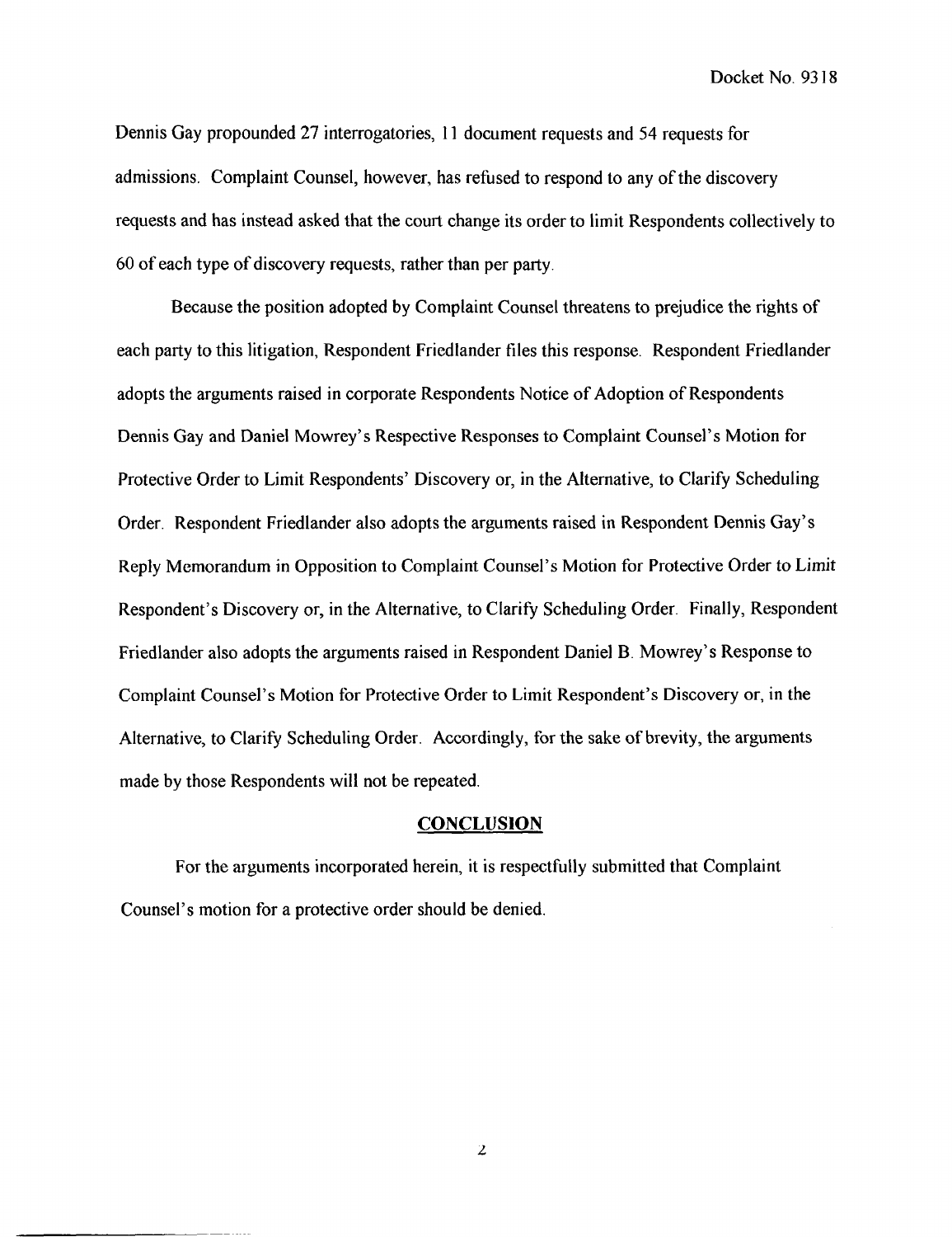DATED this 16<sup>th</sup> day of November, 2004.

**Respectfully submitted,** 

 $\mathcal{C}/\mathcal{A}$ 

**Mitchell K. Friedlander C/O Compliance Department 5742 West Harold Gatty Drive Salt Lake City, Utah 84 1 16 Telephone: (80 1** ) **4** 14- **1800 Facsimile: (801) 5 17-7108** 

**Pro Se Respondent**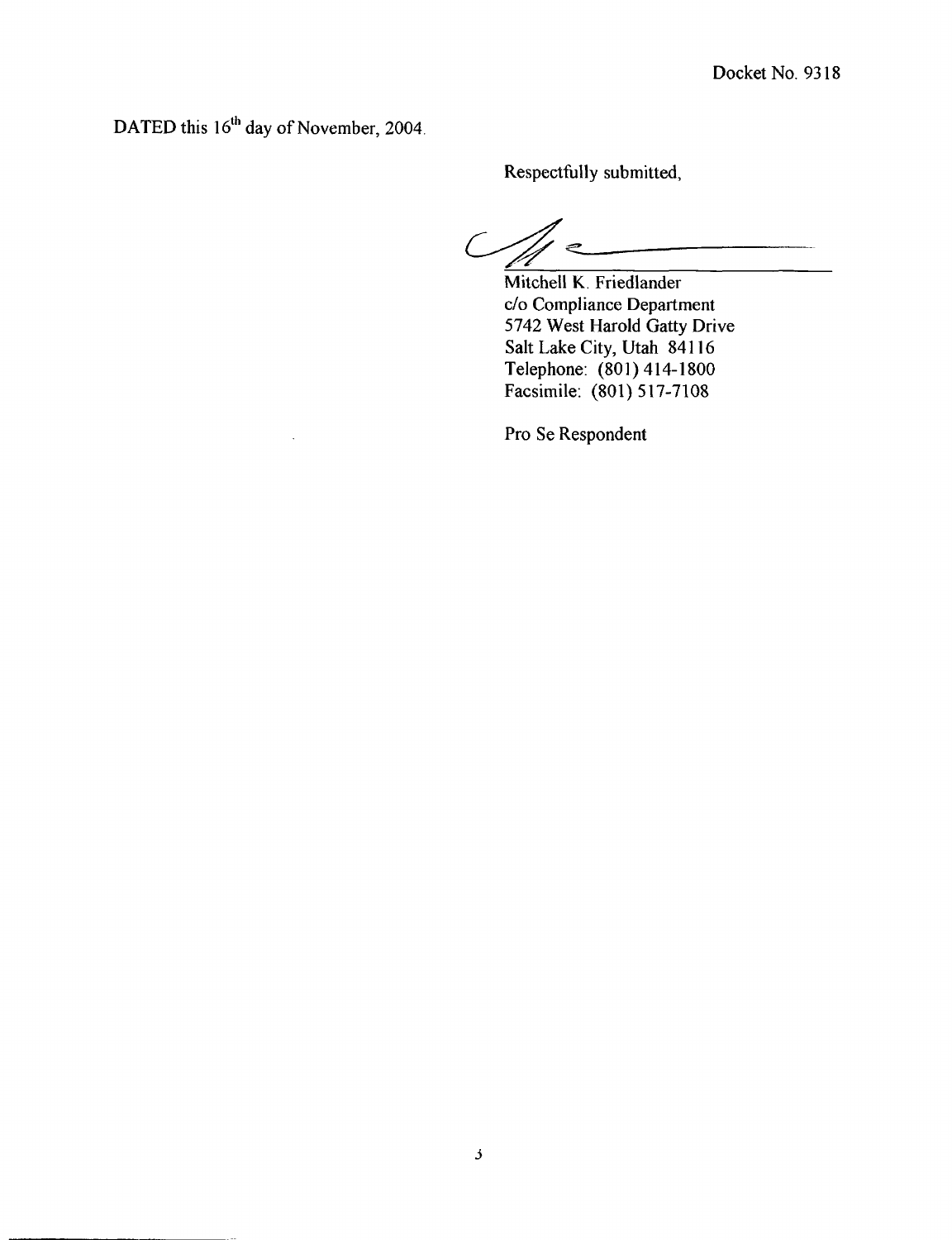#### **CERTIFICATE OF SERVICE**

I HEREBY CERTIFY that a true and correct copy of the foregoing was provided to the following parties this  $16<sup>th</sup>$  day of November, 2004, as follows:

- 1. One (1) original and two (2) copies by Federal Express to Donald S. Clark, Secretary, Federal Trade Commission, Room H-159, 600 Pennsylvania Avenue, N.W., Washington, D.C. 20580;
- One (1) electronic copy via e-mail attachment in Adobe<sup>®</sup> ".pdf" format to the  $2.$ Secretary of the FTC at secretary  $@$ ftc.gov;
- Two (2) copies by Federal Express to Administrative Law Judge Stephen J. McGuire,  $3.$ Federal Trade Commission, Room H-104, 600 Pennsylvania Avenue N.W., Washington, D.C. 20580;
- One (1) copy via e-mail attachment in Adobe® ".pdf" format to Commission  $4.$ Complaint Counsel, Laureen Kapin, Joshua S. Millard, Laura Schneider, Robin Richardson. Walter Gross, all care of lkapin@ftc.gov, jmillard@ftc.gov,  $lschneider(\omega\text{ftc.gov}, \text{richardson}(\omega\text{ftc.gov}, \text{weros}(\omega\text{ftc.gov}, \text{with one}1) \text{paper}$ courtesy copy via U.S. Postal Service to Laureen Kapin, Bureau of Consumer Protection, Federal Trade Commission, Suite NJ-2122, 600 Pennsylvania Avenue, N.W., Washington, D.C. 20580:
- 5. One (1) copy via U.S. Postal Service to Elaine Kolish, Associate Director in the Bureau of Consumer Protection, Federal Trade Commission, 600 Pennsylvania Avenue, N.W., Washington, D.C. 20580;
- 6. One (1) copy via U.S. Postal Service to Jeffrey Feldman, FELDMANGALE, Miami Center, 19th Floor, 201 South Biscayne Blvd., Miami, FL 33131, Counsel for **Corporate Respondents:**
- 7. One (1) copy via U.S. Postal Service to Stephen Nagin, NAGIN, GALLOP & FIGUEREDO, 3225 Aviation Avenue, 3rd Floor, Miami, FL 33131;
- 8. One (1) copy via U.S. Postal Service to Richard Burbidge, Jefferson Gross, and Andrew Dymek, Burbidge & Mitchell, 215 South State Street, Suite 920, Salt Lake City, UT 84111, Counsel for Dennis Gay:
- 9. One (1) copy via U.S. Postal Service to Ronald F. Price, Peters Scofield Price, 340 Broadway Centre, 111 East Broadway, Salt Lake City, UT 84111, Counsel for Daniel B. Mowrey.

### **CERTIFICATION FOR ELECTRONIC FILING**

I HEREBY CERTIFY that the electronic version of the foregoing is a true and correct copy of the original document being filed this same day of November 16, 2004, via Federal Express with the Office of the Secretary, Room H-159, Federal Trade Commission, 600 Pennsylvania Avenue, N.W., Washington, D.C. 20580.